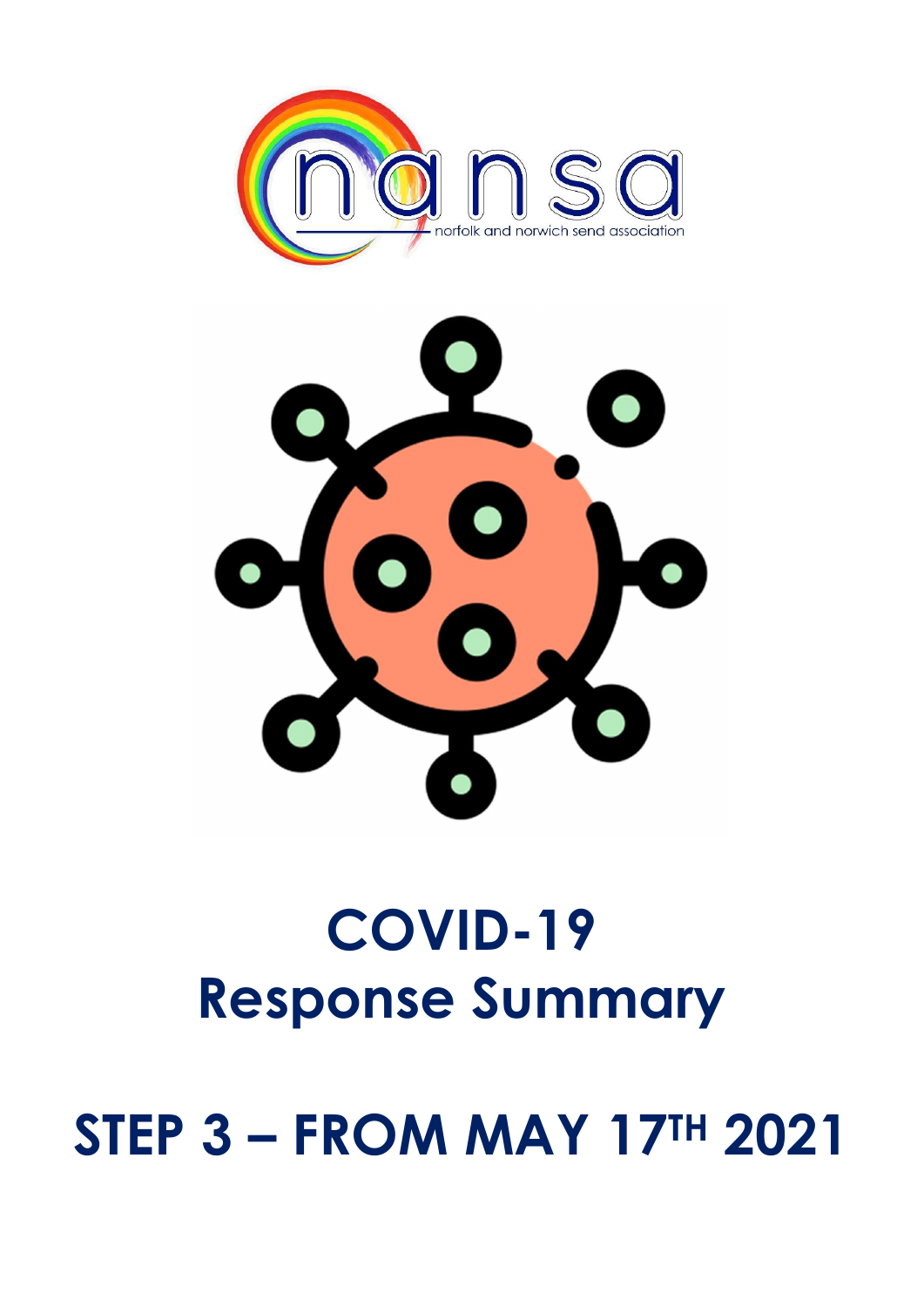## **Contents**

| <b>What is COVID-19?</b>                     | 3         |
|----------------------------------------------|-----------|
| The UK Government Roadmap                    | 4         |
| National Guidance for STEP 3 (May 17th 2021) | 5         |
| STEP 3 at Nansa (from May 17th 2021)         | $6 - 9$   |
| <b>Cleaning, Disinfecting and Sanitising</b> | $10 - 12$ |
| <b>Responding to Symptoms</b>                | $12 \,$   |
| <b>Risk Assessments</b>                      | 13        |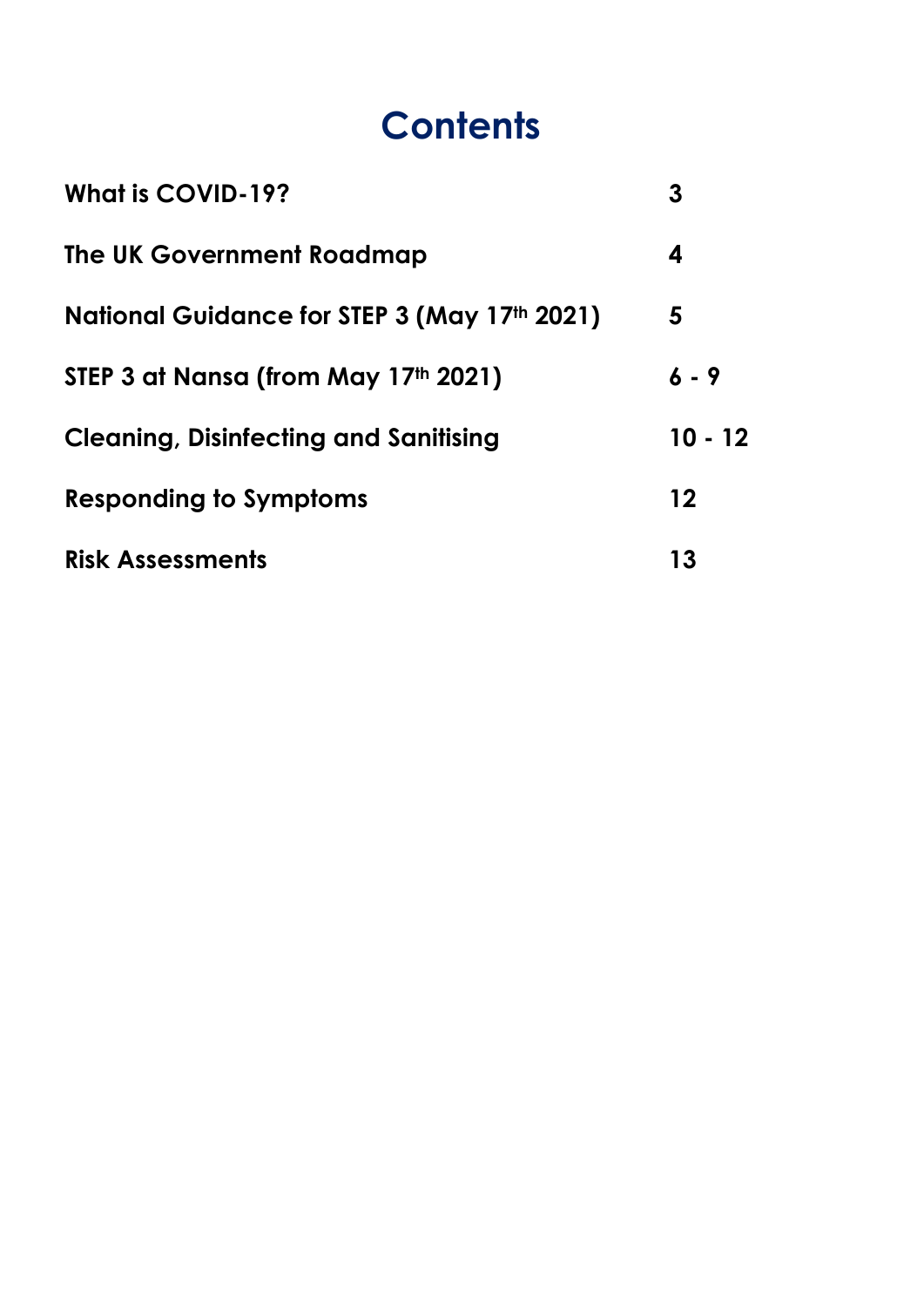## What is COVID-19?

Coronavirus disease (COVID-19) is an infectious disease caused by a newly discovered coronavirus.

Most people infected with the COVID-19 virus will experience mild to moderate respiratory illness and recover without requiring special treatment. Older people, and those with underlying medical problems like cardiovascular disease, diabetes, chronic respiratory disease, and cancer are more likely to develop serious illness.

The best way to prevent and slow down transmission is to be well informed about the COVID-19 virus, the disease it causes and how it spreads. Protect yourself and others from infection by washing your hands or using an alcohol based rub frequently and not touching your face.

The COVID-19 virus spreads primarily through droplets of saliva or discharge from the nose when an infected person coughs or sneezes, so it's important that you also practice respiratory etiquette (for example, by coughing into a flexed elbow).

At this time, there are no specific vaccines or treatments for COVID-19. However, there are many ongoing clinical trials evaluating potential treatments.

> World Health Organisation (WHO) June 2020 https://www.who.int/health-topics/coronavirus

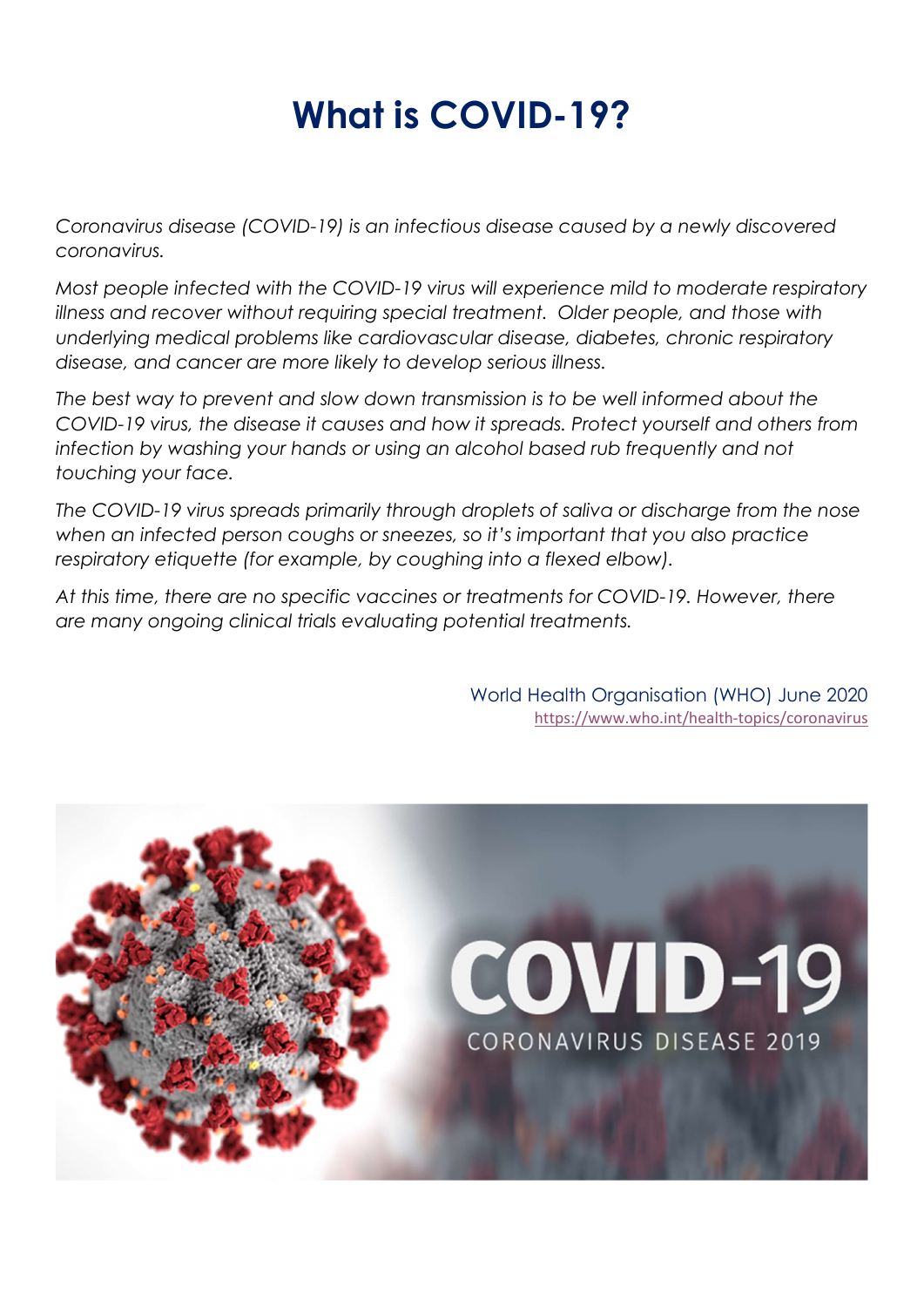## The UK Government Roadmap

From 8 March 2021, people in England will see restrictions start to lift and the government's four-step roadmap offer a route back to a more normal life.

The success of the vaccination programme is one factor - so far over 17 million people have had their jabs - but by no means the whole story. The public have also risen to the challenge of suppressing COVID-19: by obeying the law; staying at home; getting tested when needed; isolating when required, and following the 'hands, face, space' and 'letting fresh air in' guidance.

Taken together, this means that even though absolute case numbers remain relatively high, we will be able to begin relaxing the current strict lockdown. While we must all remain vigilant - in particular against the threat from new COVID-19 variants - and continue to protect the NHS, a safe exit from lockdown can begin. It will take place in four steps; and at each step, we plan to lift restrictions across the whole of England at the same time.

In implementing this plan we will be guided by data, not dates, so that we do not risk a surge in infections that would put unsustainable pressure on the NHS. For that reason, all the dates in the roadmap are indicative and subject to change. There will be a minimum of five weeks between each step: four weeks for the scientific data to reflect the changes in restrictions and to be analysed; followed by one week's advance notice of the restrictions that will be eased.

Only when the government is sure that it is safe to move from one step to the next will the final decision be made. The decision will be based on four tests:

- $\triangleright$  the vaccine deployment programme continues successfully
- $\triangleright$  evidence shows vaccines are sufficiently effective in reducing hospitalisations and deaths in those vaccinated
- $\triangleright$  infection rates do not risk a surge in hospitalisations which would put unsustainable pressure on the NHS
- $\triangleright$  the government assessment of the risks is not fundamentally changed by new Variants of Concern

The government will continue to protect the public by ensuring local outbreaks are managed quickly and effectively and that we combat new dangerous variants, both within the UK and at the border. The government will also continue to support families and businesses throughout the steps set out in the roadmap - details of which will be set out by the Chancellor in the Budget on 3 March.

Find out more about the current coronavirus (COVID-19) restrictions, including what you can and cannot do here:

(COVID-19) Coronavirus restrictions: what you can and cannot do - GOV.UK (www.gov.uk)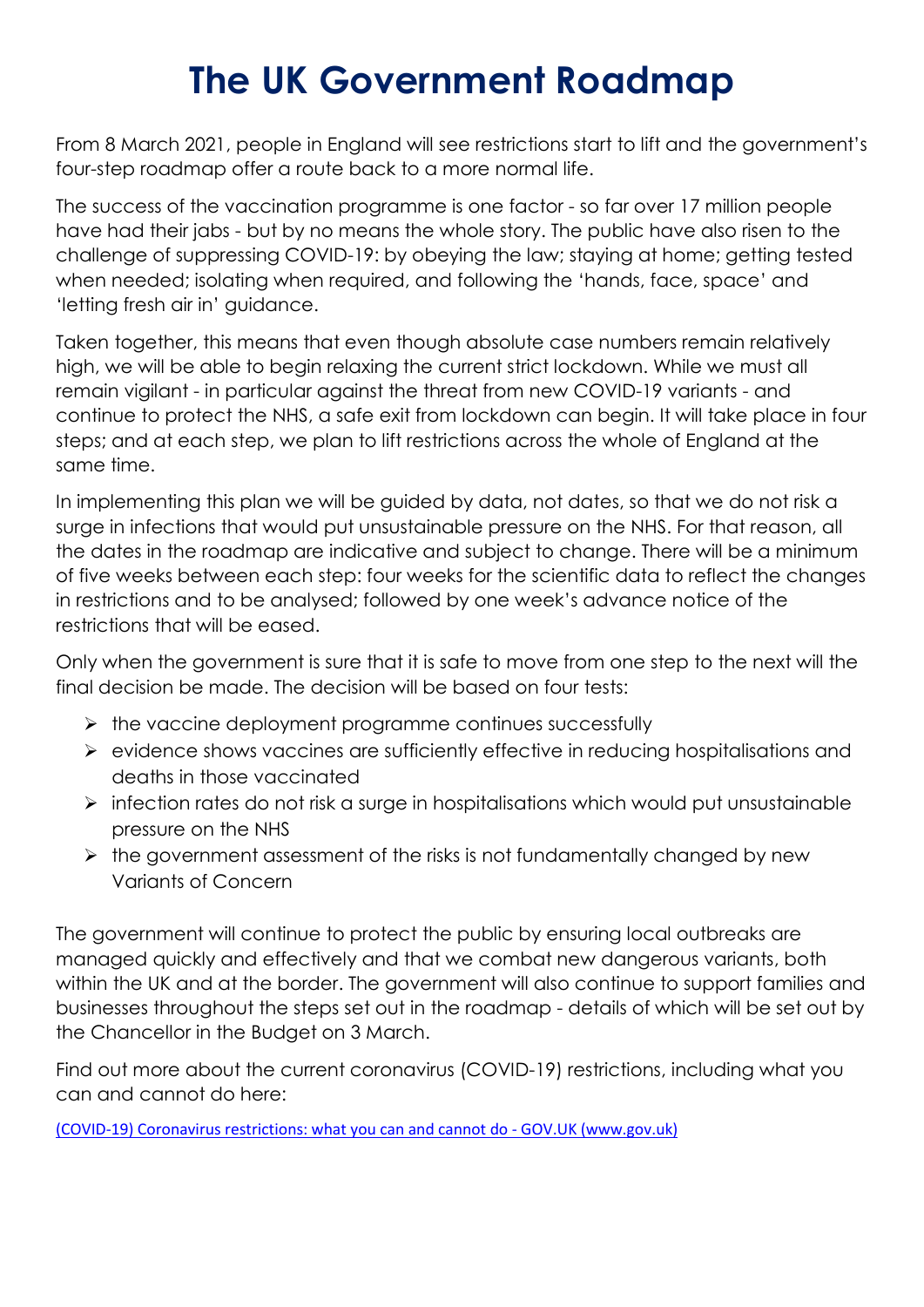# National Guidance for STEP 3 (May 17th 2021)

As part of Step 3, no earlier than 17 May, the government will look to continue easing limits on seeing friends and family wherever possible, allowing people to decide on the appropriate level of risk for their circumstances.

This means that most legal restrictions on meeting others outdoors will be lifted - although gatherings of over 30 people will remain illegal. Indoors, the Rule of 6 or 2 households will apply - we will keep under review whether it is safe to increase this.

As soon as possible and by no later than Step 3, we will also update the advice on social distancing between friends and family, including hugging. But until this point, people should continue to keep their distance from anyone not in their household or support bubble.

#### Business and Activities

Most businesses in all but the highest risk sectors will be able to reopen. In all sectors, COVID-Secure guidance will remain in place and businesses may not cater for groups bigger than the legal limits. Indoor hospitality will reopen - and as in Step 2, venues will not have to serve a substantial meal with alcoholic drinks; nor will there be a curfew. Customers will, however, have to order, eat and drink while seated.

Other indoor locations to open up in Step 3 include indoor entertainment venues such as cinemas and children's play areas; the rest of the accommodation sector, including hotels, hostels and B&Bs; and indoor adult group sports and exercise classes. The government will also allow some larger performances and sporting events in indoor venues with a capacity of 1,000 people or half-full (whichever is a lower number), and in outdoor venues with a capacity of 4,000 people or half-full (whichever is a lower number). In the largest outdoor seated venues, where crowds can be spread out, up to 10,000 people will be able to attend (or a quarter-full, whichever is lower).

#### Events

Up to 30 people will be able to attend weddings, receptions and wakes, as well as funerals. This limit will also apply to other types of significant life events including bar mitzvahs and christenings.

#### Review of social distancing

Finally, before Step 4 begins, the government will complete a review of social distancing and other long-term measures that have been put in place to cut transmission. This will inform decisions on the timing and circumstances under which the rules on 1 metre plus, the wearing of face coverings and other measures may be lifted. This will also inform guidance on working from home – which should continue wherever possible until this review is complete.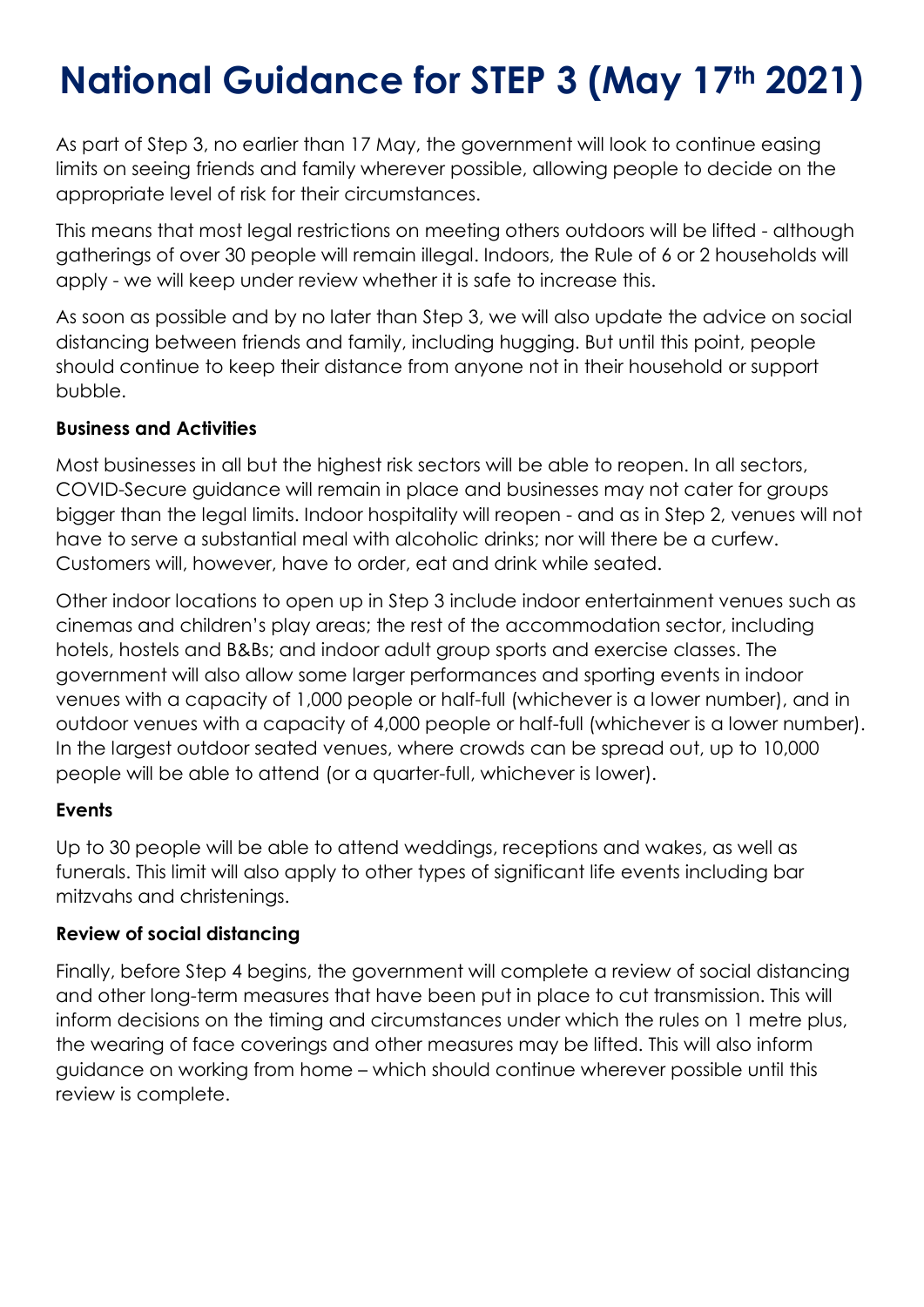# STEP 3 at Nansa (from May 17th 2021)

#### Support for Adults and Young People

- Staff will NOT be required to wear masks or face coverings when outdoors Rationale: COVID-19 is less transmissible in outdoor spaces and it is important in terms of communication and interaction for our members to see the faces of the Nansa team
- Members from different BUBBLES/ZONES will be able to socialise and interact outdoors (social distancing will still apply) Rationale: COVID-19 is less transmissible in outdoor spaces and it is important that members have opportunities to interact and socialise with peers and friends
- There will NOT be a requirement to QUARANTINE resources and items used by members; instead, the focus will shift to a re-emphasis on the importance of hygiene (hand washing prior to and after activities) Rationale: evidence now suggests that surface transmission of COVID-19 is highly unlikely/rare. The World Health Organisation now recognises COVID-19 as an airborne virus; this means it is usually passed on (from one person to another) via droplets in the air around us
- Staff meetings (indoors) must be facilitated in well ventilated spaces (windows must be open). Providing social distancing is observed, staff will NOT be required to wear a mask (masks can be removed from the start of the meeting, until the end) Rationale: this rule applies to all staff working/meeting with others indoors providing: no service-users/members are present; the space is well ventilated; and they have had a COVID-19 vaccine at least 21 days prior
- All staff will take a PCR test every Thursday (and Nansa will introduce rapid lateral flow testing twice weekly – mandatory for staff – optional/available to members)
- $\bullet$  S/D (social distancing) of at least  $1^{m+}$  will remain applicable in all scenarios; where S/D is not possible (during support or care indoors) appropriate PPE applies
- Temperature checks will take place on entry to the premises (this applies to staff, service-users and visitors)
- All staff working indoors with service-users will have had a COVID-19 vaccine at least 21 days prior
- Staff living with a child/adult who is self-isolating (due to potential contact) may continue to attend work providing a rapid lateral flow test is taken every morning. Where/when a member of an employee's household has tested positive for COVID-19, the staff member should NOT attend work and should self-isolate for 10 days
- Staff who choose to travel abroad do so at their own risk; if for any reason they are required to self-isolate or extend their period of leave due to changes/restrictions the leave will need to be taken as Annual Leave or Unpaid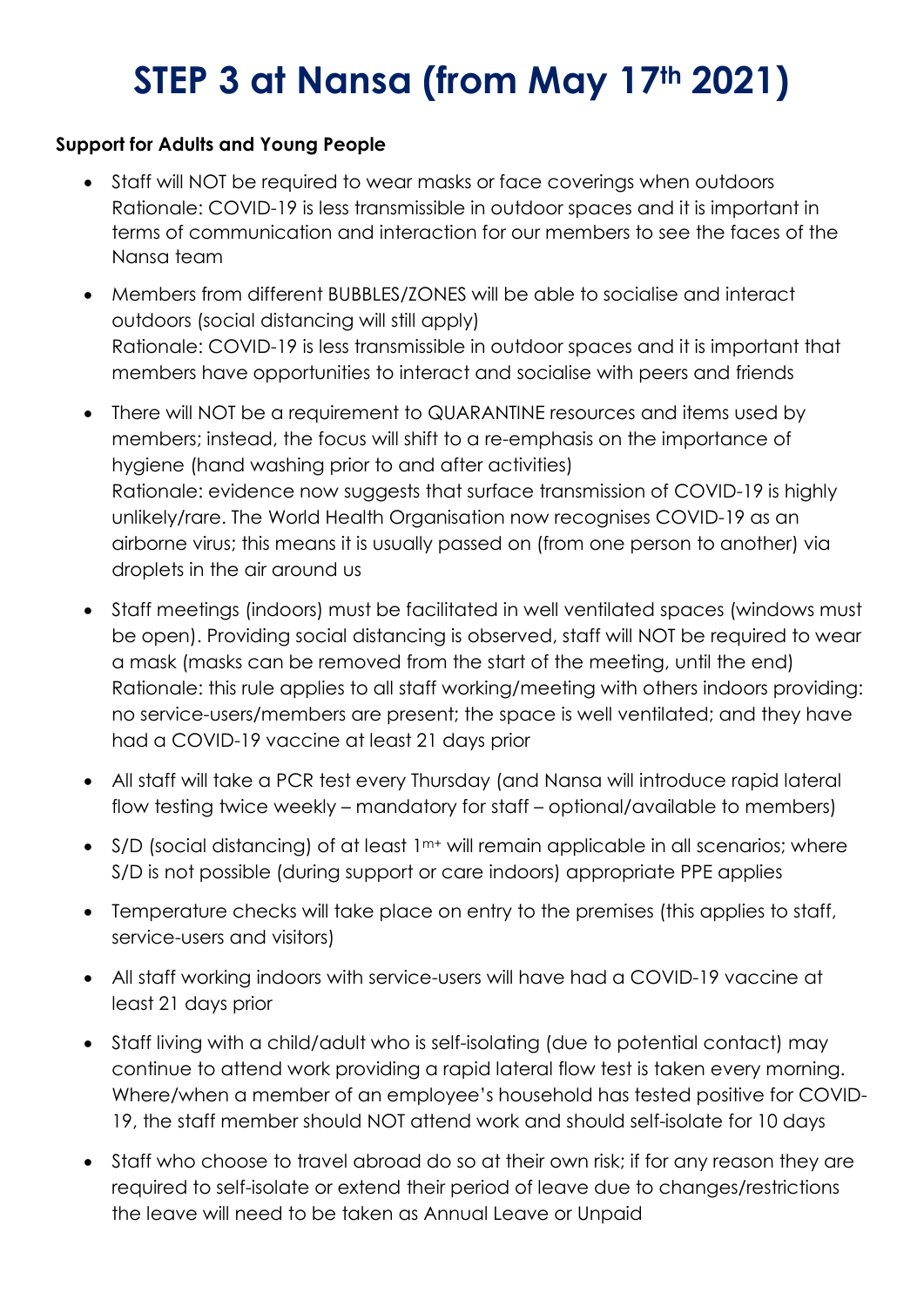#### Support for Children and Families

- Staff will NOT be required to wear masks or face coverings when outdoors Rationale: COVID-19 is less transmissible in outdoor spaces and it is important in terms of communication and interaction for our members to see the faces of the Nansa team
- Staff facilitating indoor sessions for children and families will take a rapid lateral flow test prior to delivery (on the day) and may use an alternative to a mask (i.e. visor or shield). All indoor sessions will be facilitated in well-ventilated spaces and where possible adults (parents/carers) should socially distance (S/D) and/or be encouraged to wear a mask where S/D is not possible Rationale: this guidance is in-line with early-years/nursey response to COVID-19. Clear communication and visible facial expression are vital in early-intervention support and the risk of transmission (in childhood) is considered to be very low
- Networking/social meetings facilitated for parents/carers will take place in a wellventilated space and chairs will be well-spaced to allow for S/D. Once parents are seated, masks can be removed to allow for comfortable discussion and refreshments to be consumed during the meeting
- Staff meetings (indoors) must be facilitated in well ventilated spaces (windows must be open). Providing social distancing is observed, staff will NOT be required to wear a mask (masks can be removed from the start of the meeting, until the end) Rationale: this rule applies to all staff working/meeting with others indoors providing: no service-users/members are present; the space is well ventilated; and they have had a COVID-19 vaccine at least 21 days prior
- $\bullet$  S/D (social distancing) of at least  $1<sup>m+</sup>$  will remain applicable in all scenarios; this excludes interactions with children during sessions
- Temperature checks will take place on entry to the premises (this applies to staff, service-users and visitors)
- All staff working indoors with children will have had a COVID-19 vaccine at least 21 days prior (or be required to wear a mask and take a rapid lateral flow test prior to attending the premises)
- Staff living with a child/adult who is self-isolating (due to potential contact) may continue to attend work providing a rapid lateral flow test is taken every morning. Where/when a member of an employee's household has tested positive for COVID-19, the staff member should NOT attend work and should self-isolate for 10 days
- Staff who choose to travel abroad do so at their own risk; if for any reason they are required to self-isolate or extend their period of leave due to changes/restrictions the leave will need to be taken as Annual Leave or Unpaid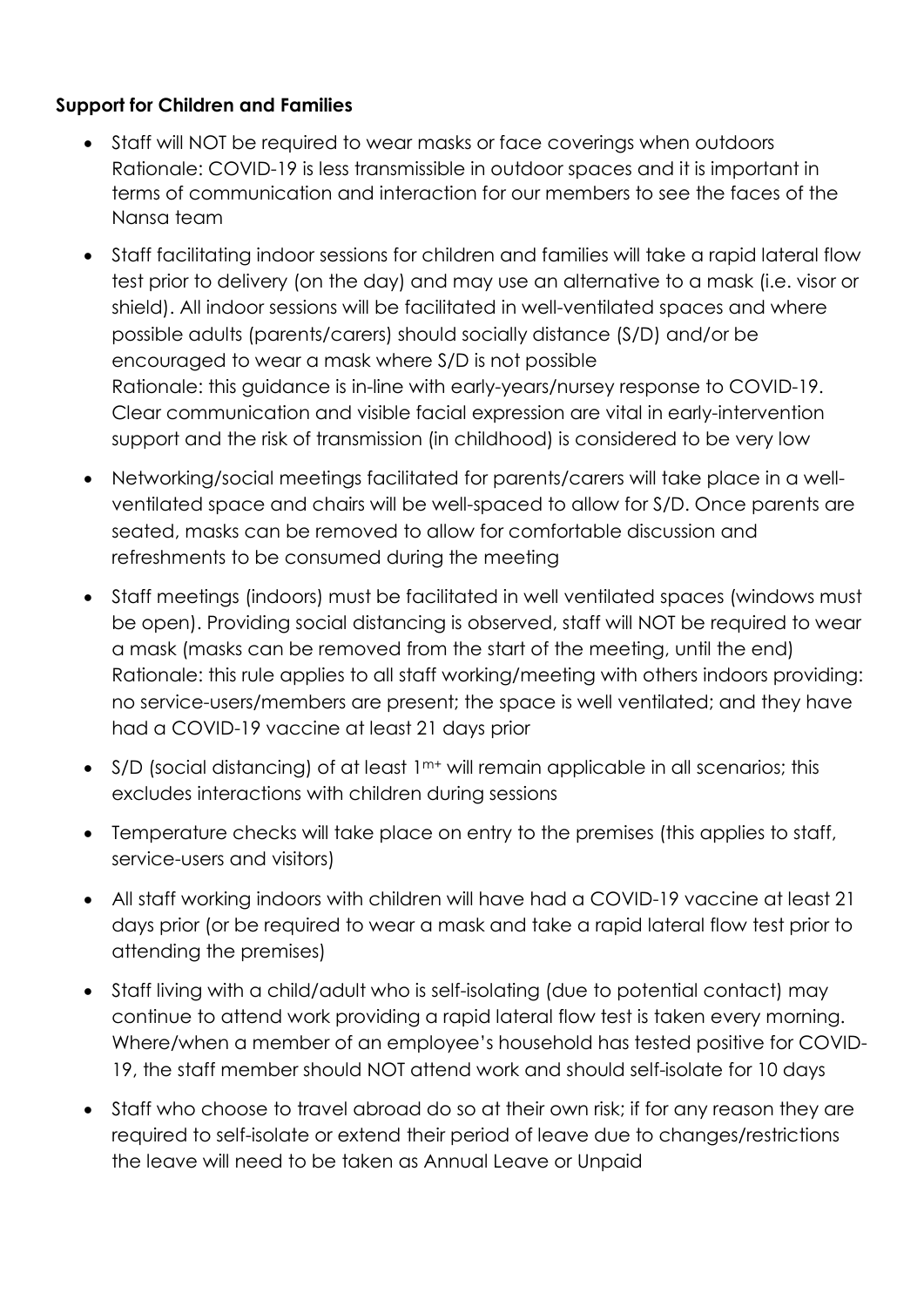#### Office Based Work (Business Support Team)

- Staff will NOT be required to wear masks or face coverings when outdoors Rationale: COVID-19 is less transmissible in outdoor spaces and it is important in terms of communication and interaction for our members to see the faces of the Nansa team
- Staff meetings (indoors) must be facilitated in well ventilated spaces (windows must be open). Providing social distancing is observed, staff will NOT be required to wear a mask (masks can be removed from the start of the meeting, until the end) Rationale: this rule applies to all staff working/meeting with others indoors providing: no service-users/members are present; the space is well ventilated; and they have had a COVID-19 vaccine at least 21 days prior
- If/when working in a well-ventilated office (windows open) staff are NOT required to wear a mask at their desk, providing: social distancing can be observed; they are seated; and they have had a vaccine at least 21 days prior. If an employee has not had the vaccine 21 days prior they should continue to wear a mask and take a rapid lateral flow test prior to attending the premises. When leaving the desk (not seated) masks should be worn when walking about the premises
- Temperature checks will take place on entry to the premises (this applies to staff, service-users and visitors)
- Staff living with a child/adult who is self-isolating (due to potential contact) may continue to attend work providing a rapid lateral flow test is taken every morning. Where/when a member of an employee's household has tested positive for COVID-19, the staff member should NOT attend work and should self-isolate for 10 days
- Staff who choose to travel abroad do so at their own risk; if for any reason they are required to self-isolate or extend their period of leave due to changes/restrictions the leave will need to be taken as Annual Leave or Unpaid

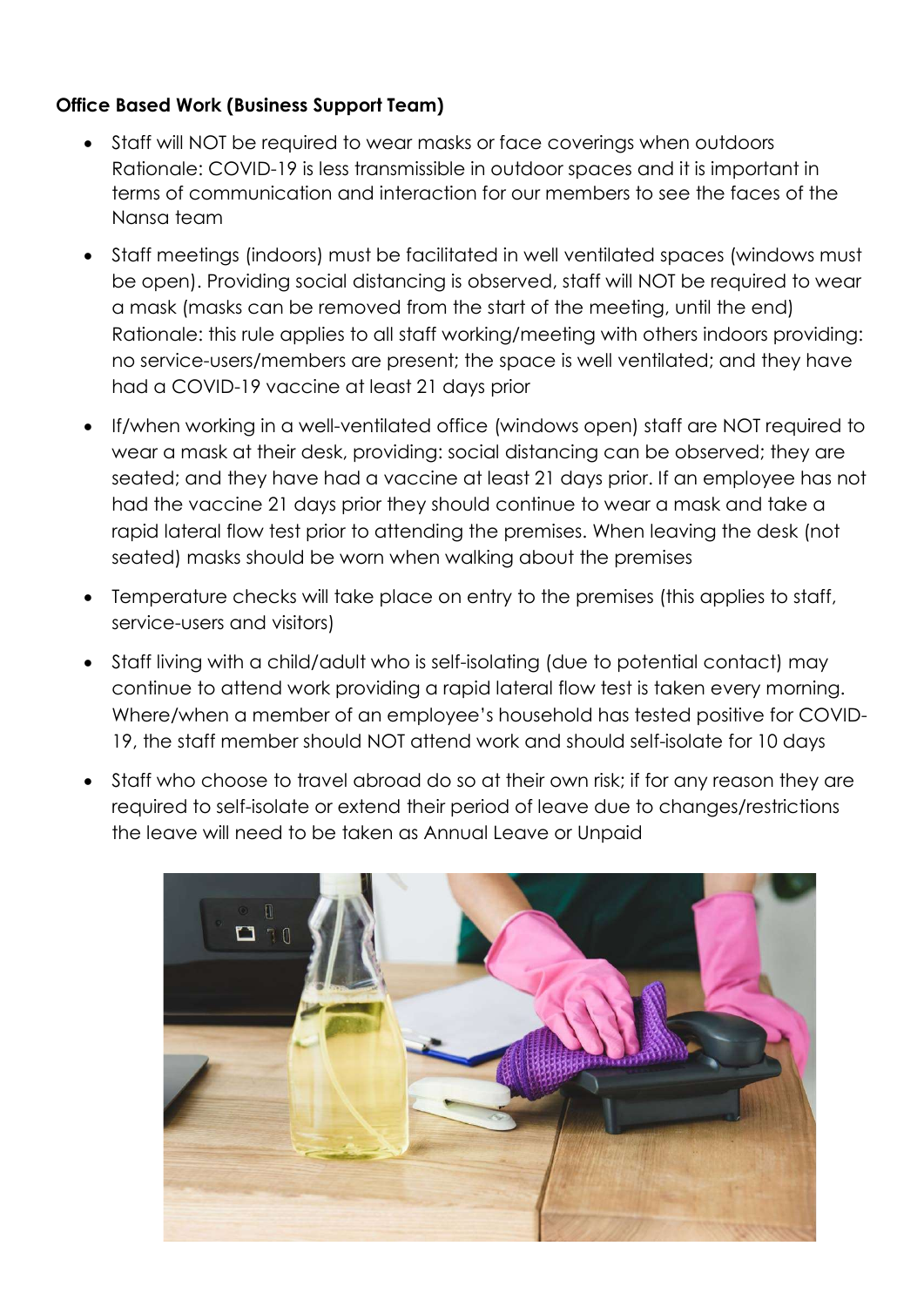#### Retail and Trading (including Train and Trade)

- Staff will NOT be required to wear masks or face coverings when outdoors Rationale: COVID-19 is less transmissible in outdoor spaces and it is important in terms of communication and interaction for our members to see the faces of the Nansa team
- Staff are NOT required to wear a mask when sorting donations (back of house), this is providing: they are in a well ventilated space (windows or door open) and they can socially distance (or alternatively when they are working alone)
- Staff should wear a mask (at all times) when on the shop floor, this also applies to volunteers and trainees. However, if the individual is exempt from wearing a mask they may use an alternative (such as a visor) or they can be provided with a daisy lanyard now nationally recognised as a sign of exemption
- There will NOT be a requirement to QUARANTINE resources and items (such as donations) instead, the focus will shift to a re-emphasis on the importance of hygiene (hand washing prior to and after sorting) Rationale: evidence now suggests that surface transmission of COVID-19 is highly unlikely/rare. The World Health Organisation now recognises COVID-19 as an airborne virus; this means it is usually passed on (from one person to another) via droplets in the air around us
- Coaches and Retail Supervisors (working alongside trainees) will be required to have had a COVID-19 vaccination at least 21 days prior to engaging with the service-user. Where possible, we will offer the vaccine to volunteers and kick-start workers. Where/when an individual has not had the vaccine, they should take a rapid flow lateral test prior to attending
- We will continue to limit the number of customers/people in every outlet and social distancing will be observed
- Staff living with a child/adult who is self-isolating (due to potential contact) may continue to attend work providing a rapid lateral flow test is taken every morning. Where/when a member of an employee's household has tested positive for COVID-19, the staff member should NOT attend work and should self-isolate for 10 days
- Staff who choose to travel abroad do so at their own risk; if for any reason they are required to self-isolate or extend their period of leave due to changes/restrictions the leave will need to be taken as Annual Leave or Unpaid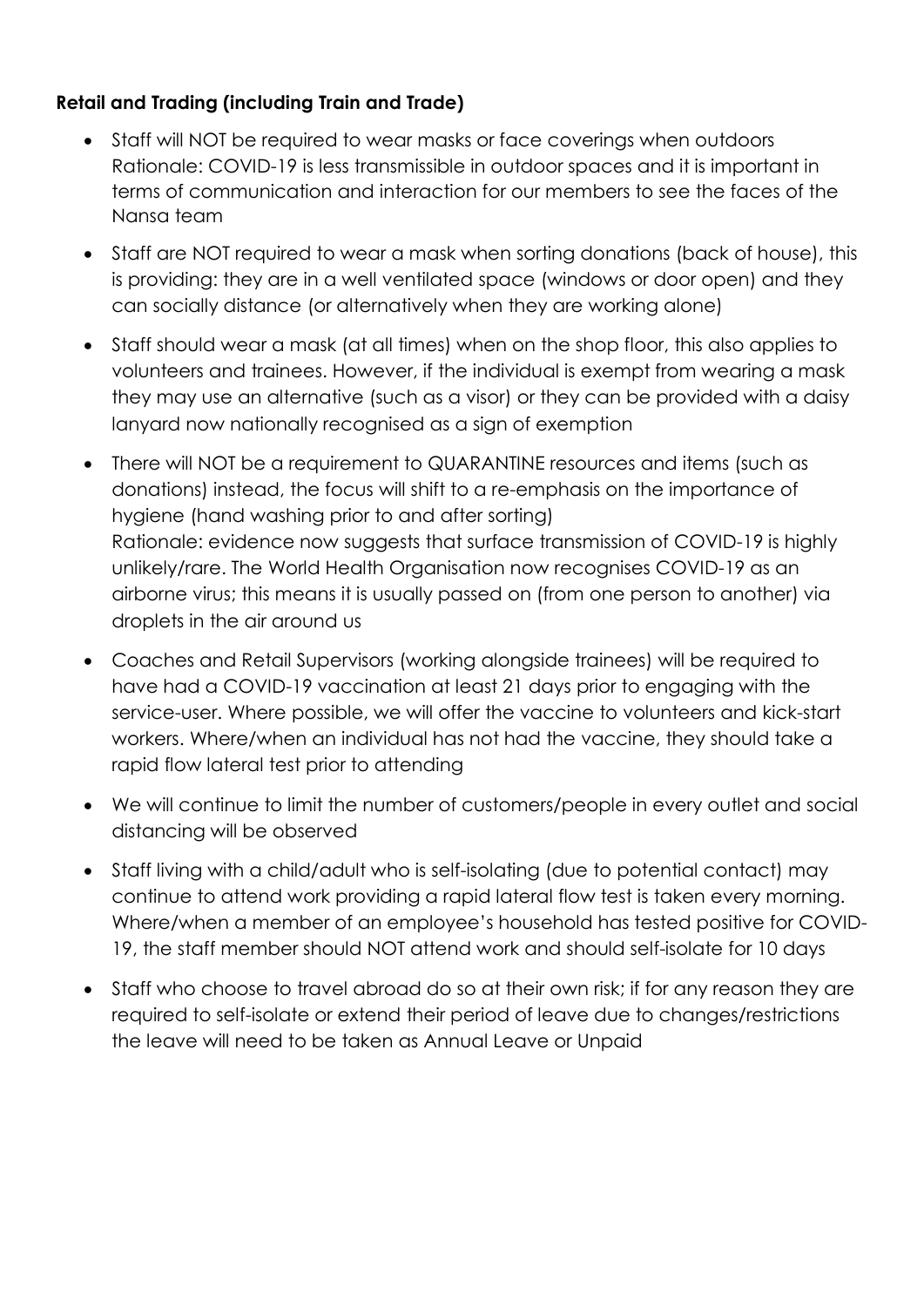# Cleaning, Disinfecting, and Sanitising

#### Definitions:

- Cleaning removes germs, dirt, and impurities from surfaces or objects
- **Disinfecting** kills germs on surfaces or objects
- **Sanitizing** lowers the number of germs on surfaces or objects to a safe level, as judged by public health standards or requirements

Cleaning Procedures: At Nansa we ask employees to adhere to the following;

Hand Washing removes germs, dirt, and impurities (and SOAP kills the Novel Coronavirus)



Step 1 **Wet Hands** 





**Rinse Hands** 20 seconds

Step 4

Rinse under warm running water, pointing your fingers downwards.



To prevent contamination, always use liquid soap.



If possible use a paper towel or your elbow to prevent contamination.



Step 3

Lather & **Scrub** 20 seconds

Clean palms, back of hands, thumbs, each finger, between fingers and fingernails.



Dry **Hands** 

Step<sub>6</sub>

Dry thoroughly using a dry paper towel or a hand dryer.

#### Laundry Government advice states:

Wash items in accordance with the manufacturer's instructions. Use the warmest water setting (in-line with manufacturer's instructions) and dry items completely. Dirty laundry that has been in contact with an unwell person can be washed with other people's items. Do not shake dirty laundry, this minimises the possibility of dispersing virus through the air.

At Nansa we recommend using a cotton laundry-bag or pillow-case to contain clothes worn while at work. The items should then be laundered inside of the bag; but may be washed along with your other laundry at home (there is no recommendation that you should need to wash separately).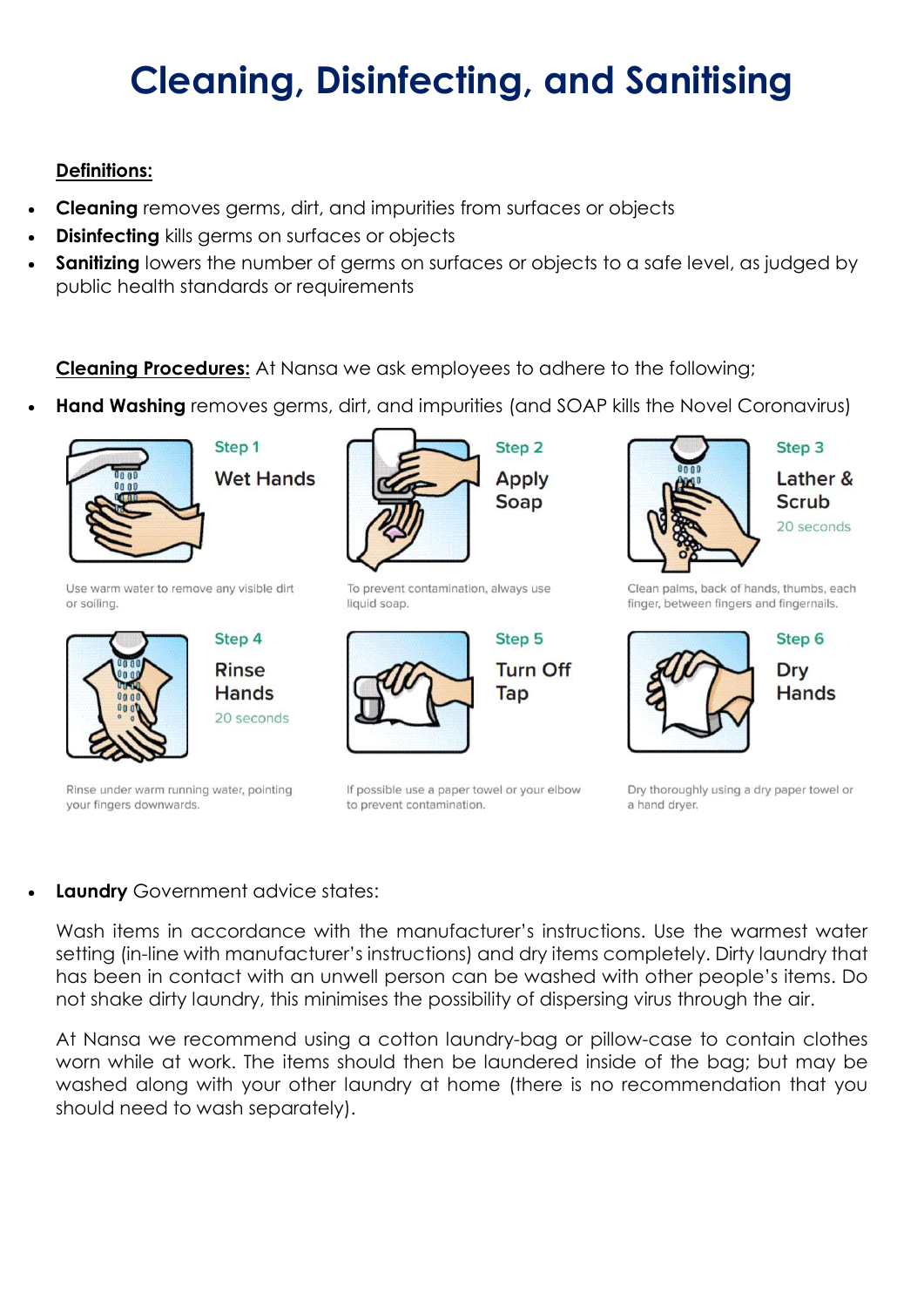**Environments** should be clean and minimalist to create a safe space where effective Infection Control measures can be more easily achieved

Environments should utilise seating and furnishings that are non-absorbent wherever possible. Furniture that can be easily cleaned (or **Disinfected**) after use should be used if possible and the use of soft-furnishings (such as rugs and fabric-sofas) should be reduced wherever possible.

Touch-points should be reduced; resources and equipment in working areas should be minimised to what is absolutely necessary during the delivery of a session to a client.

#### Disinfecting Procedures:

Disinfectants differentiate themselves from other cleaning products by killing germs with chemicals rather than removing them. According to the Centre for Disease Control and Prevention (CDC), disinfectants should be used on surfaces that have already been cleaned of dirt and grime, especially high-touch surfaces in common household areas, to prevent the spread of diseases.

Disinfection products should meet the BS EN standards. Check product labels for either of these codes: BS EN 1276 or BS EN 13697.

Specific Dettol™ products have also demonstrated effectiveness (>99.9% inactivation) against coronavirus strains from the same family as the 2019 Novel Coronavirus in third party laboratory testing, when used in accordance with the directions for use. These products are: Dettol Antibacterial Surface Cleanser Spray, Dettol Antibacterial Surface Cleanser Wipes, Dettol All-In-One Disinfectant Spray, and Dettol Disinfectant Liquid.

At Nansa we must ensure products used for **disinfection** are either; from the list of Dettol approved products, or products with one of the BS EN codes as listed above.

Daily cleaning schedules should include the disinfection of light-switches, door handles, devices, kettle, cupboards and drawers etc.

Bleach is a strong and effective disinfectant; however, bleach should not be used while clients, customers, and/or visitors are present in a Nansa premises. Bleach will only be used for mopping hard floor areas in Nansa kitchens, toilets, and intimate care rooms only.

We must also ensure that all pull cords (for lights and alarms) across Nansa premises are hygiene cord rather than cotton based. Hygiene cord switches should also be disinfected frequently (these are considered to be a HIGH RISK touch-point).

#### Sanitising Procedures:

There are 3 main methods of sanitising:

- Heat (using hot water, steam, hot air, fire, or cooking)
- **Radiation** (irradiation is a means of sanitising, because it kills bacteria by breaking down bacterial DNA, inhibiting bacterial division. Radiation passes through the equipment, disrupting the pathogens that cause contamination e.g. microwaves)
- Chemical (iodine, chlorine, alcohol (above 60% vol), and sodium hypochlorite)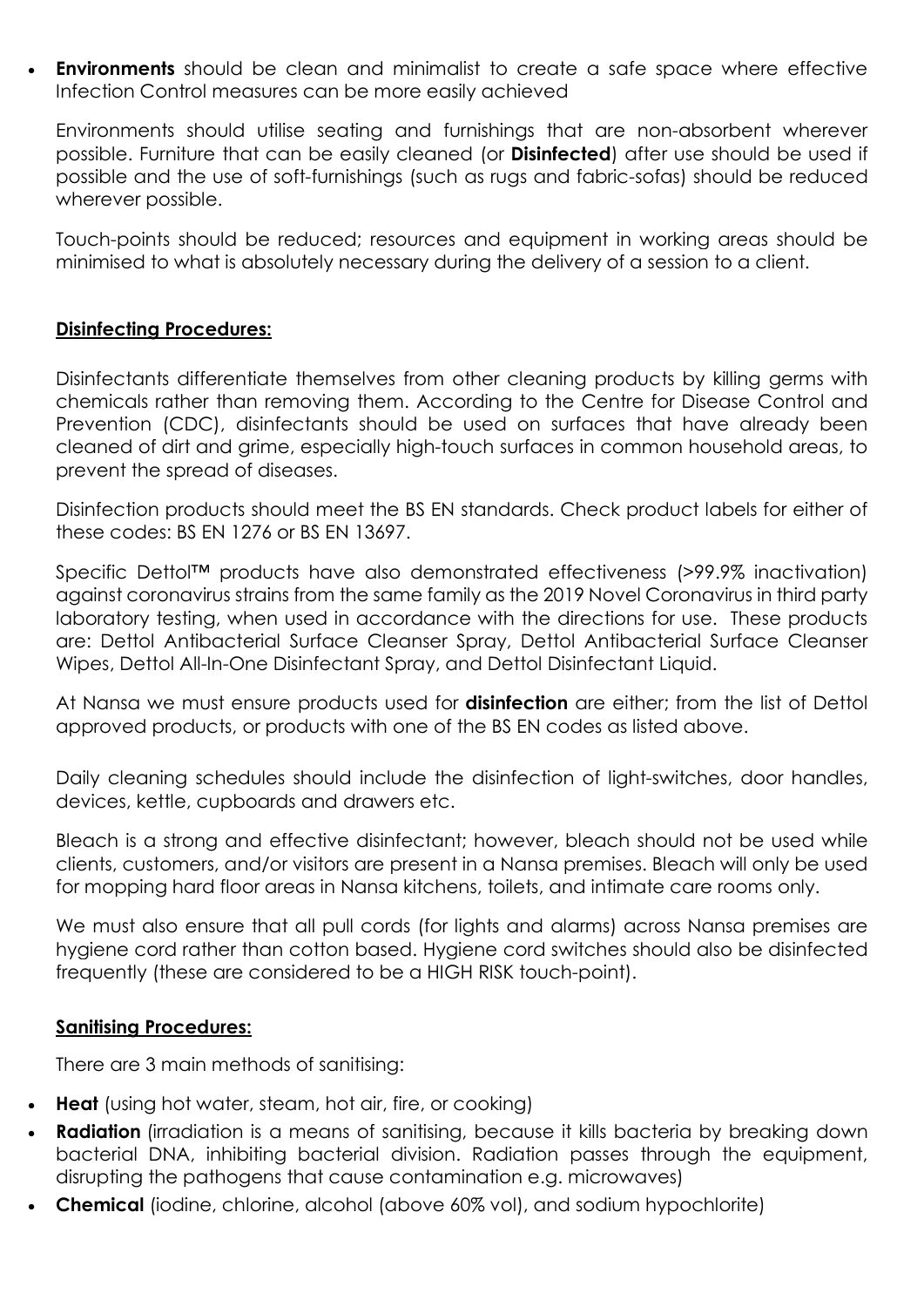At Nansa, our response to COVID 19 will largely rely on Infection Control measures that promote effective **cleaning** schedules with frequent **disinfection** as described above. However, there are also instances where we will use sanitising as a means of preventing the spread of illness and infection.

#### Hand Sanitising

Hand Sanitising Stations will be available at every premises (including Nansa Shops). In both the Families' Centre and the Adults' Centre, there will be a sanitising station at the main entrance, kitchen areas, and toileting/intimate-care rooms.

The product we use is a foaming solution that should ALWAYS be applied to **clean** hands (it is not a substitute for hand-washing). All staff, clients, and visitors should use the sanitiser provided:

- When entering or leaving the premises
- When entering or leaving a kitchen area
- After toileting (following thorough hand-washing)

In Shops, we will encourage customers to use the sanitiser provided (we will do this through the use of clear and prominent signage). However, we may be unable to strictly enforce this as some customers may use their own personal bottles of sanitiser and/or may prefer to wear gloves while shopping.

### Responding to Symptoms

The NHS has listed three main symptoms of the Novel Coronavirus (COVID 19) that people should be aware of and ready to act upon.

#### What are the symptoms?

A new, **continuous cough**, where you cough a lot for more than an hour, or have three or more coughing episodes in 24 hours

Fever - where your temperature is above 37.8°c

Anosmia – which is a **loss of smell or taste** 

If you, or someone you live with, has any of these symptoms the advice is stay at home to stop the risk of giving coronavirus to others.